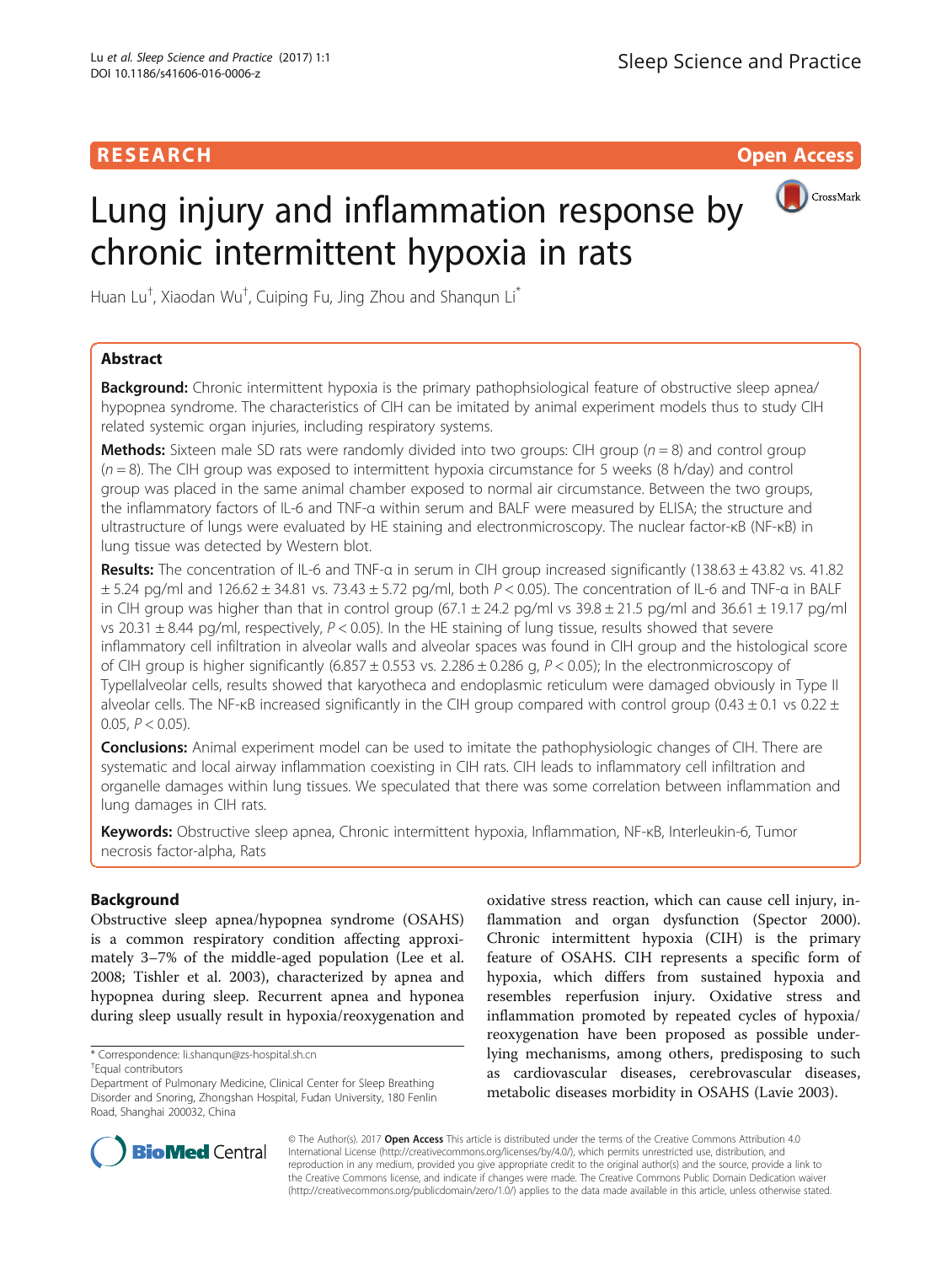<span id="page-1-0"></span>Hypobaric hypoxia is a common animal model for hypoxic pulmonary hypertension. Pulmonary vasoconstriction and vascular remodeling mediated by hypoxia is the major pathophysiological characteristic of hypoxic pulmonary hypertension. Recent researches have found that chronic and intermittent hypoxia can both result in pulmonary hypertension through inducing pulmonary artery reconstruction (Fagan [2001](#page-5-0)). And clinical data also support the close connection between OSA and pulmonary hypertension (Ismail et al. [2015\)](#page-5-0).

Moreover, systemic and local airway inflammation mediated by CIH/OSAHS could induce lung injury to some degrees which might aggravate existing respiratory diseases, such as asthma and COPD (Ioachimescu and Teodorescu [2013](#page-5-0)). However, elucidation of the basic mechanisms of inflammation damage is limited by the genetic heterogeneity of OSAHS patients and the presence of multiple confounding and comorbid conditions, including obesity. Animal models make it possible to study the causative mechanisms and the consequences of nocturnal respiratory events avoiding the confounding factors that occur in humans.

In this study, we used our patent rat CIH model (Patent number: ZL 2009 2 0067224.9) to study lung injury during exposure to CIH and its potential association with inflammation. We do these initial work to understand comprehensively and deeply the mechanism of OSAHS related lung injury.

# Methods

# Animals

Male Sprague-Dawley (SD) rats (130–150 g) were supplied by experimental animal centre of Zhongshan Hospital affiliated to Fudan University (Shanghai, China). The animals were housed individually at a constant temperature (23 ± 2 °C) at a relative humidity of 60% ± 2% on an automatically controlled 12 h light/dark cycle

(lights on at 07:00 AM). They had free access to food and water except during experiments that required otherwise. At the end of experiment, rats were anesthetized with pentobarbital sodium (40 mg/kg) intraperitoneally. All experiments were carried out in accordance with the National Institutes of Health Guide for the Care and Use of Laboratory Animals of China. Every effort was made to minimize the number of animals used and any pain and discomfort that they might experience.

# Chronic intermittent hypoxia model

CIH model used in the present study were similar to our described previously (Fu et al. [2015;](#page-5-0) Liu et al. [2014\)](#page-6-0). 16 rats were randomly divided into two groups, eight in each group. One group was exposed to intermittent air (IA) and the other served as control. CIH group was exposed to intermittent hypoxia (IH). Both groups underwent treatment from 09:00 to 17:00 daily for 5 weeks. IA and IH animals were placed in identical intermittent hypoxia chamber of our own design filled with nitrogen and oxygen or with air, using a gas delivery system which we described in detail previously. Briefly, the fracion of inspiration  $O_2$  (FiO<sub>2</sub>) in the IH chamber fluctuated between 6 and 21%, regulated by a gas control equipment through insufflation time and flow setting of nitrogen and oxygen. The oxygen concentration was measured automatically using an oxygen analyzer (Shanghai Medical Equipment, Shanghai, China). Every hypoxia/reoxygenation cycle took 1 min, the sequence is as follows: pure nitrogen for 30 s (FiO<sub>2</sub> decreased to about 6–7%)—rest for 10 s—pure oxygen for 20 s (FiO<sub>2</sub> increased to about 20–21%). For the control group, the chamber was filled with air and  $FiO<sub>2</sub>$ levels were kept stable at 20–21%. We took 10 points of two planes in the chamber: plane 1: point  $A_1$ ,  $B_1$ ,  $C_1$ ,  $D_1$ ,  $E_1$ , plane 2: point  $A_2$ ,  $B_2$ ,  $C_2$ ,  $D_2$ ,  $E_2$  (Fig. 1a), the oxygen concentration changes of the 10 points were measured by the tester. After 10 cycles, we measured the oxygen



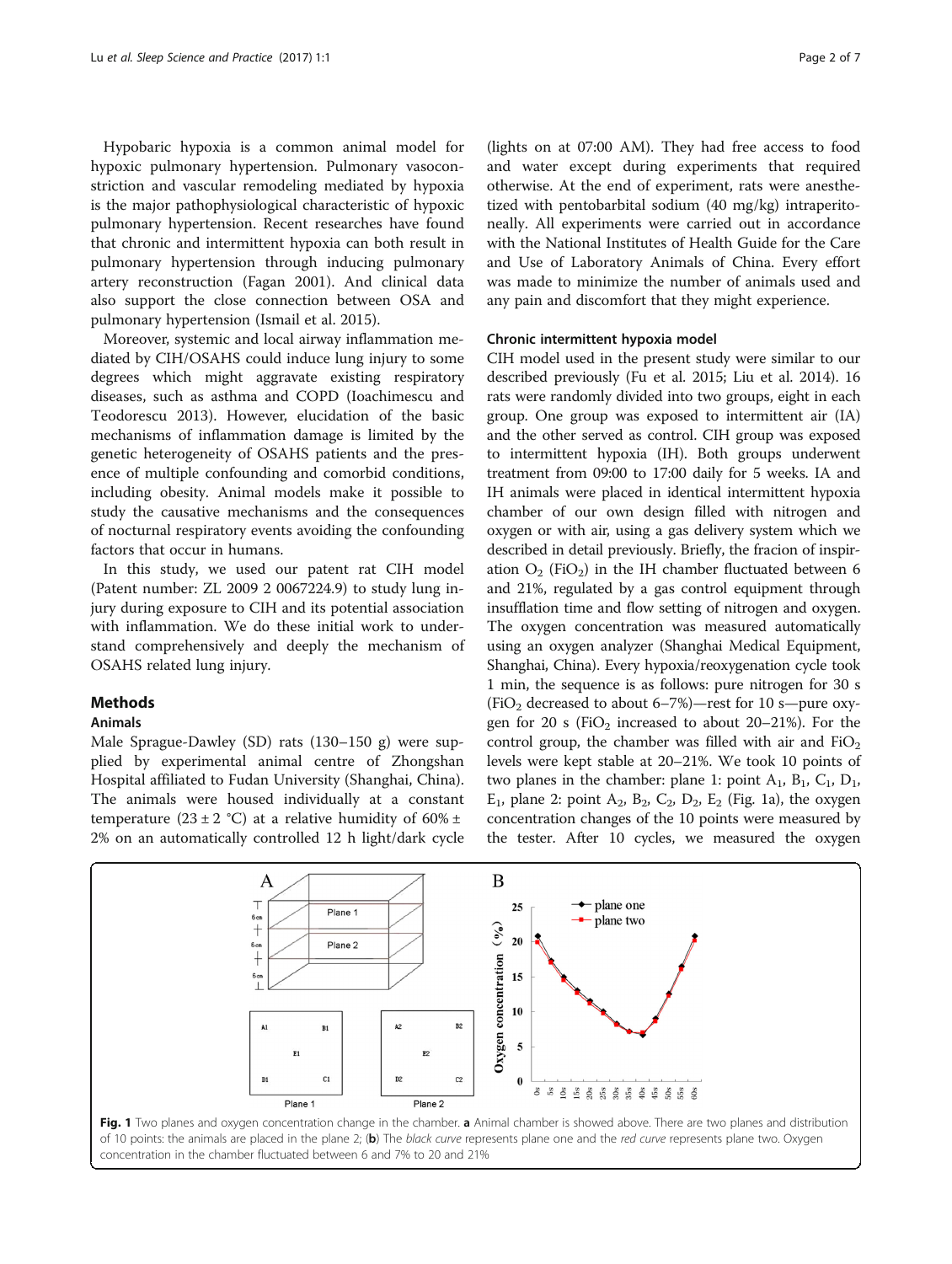concentration of one point every 5 s for 5 cycles, then next point for 5 cycles. The average concentration of five points in each plane was taken for Y-axis, and the different time points of a cycle were taken for X-axis. The curve showed that oxygen concentration in the chamber first decreased and then increased to normal, it fluctuated between 6 and 7% to 20 and 21% (Fig. [1b](#page-1-0)). Intermittent hypoxia triggers a bewildering array of both detrimental and beneficial effects in multiple physiological systems. Our CIH protocol consists of severe hypoxia (2–8% inspired O2) and between 48 and 2,400 cycles/day (60 times/h\*8 h = 480 cycles/day) which are prone to pathology (Navarrete-Opazo and Mitchell [2014](#page-6-0)).

### **Measurements**

# Wet/dry ratio measurement

Lung tissues were removed from rats after anesthesia. Right middle lobe was weighed and placed in a 60 °C drying oven. After drying for 72 h, it was weighed again, and then the wet/dry ratio was calculated.

### Histology and electronmicroscopy

Right upper lobe was fixed in neutral formalin, embedded in paraffin wax, sliced and stained with hemagglutinin-esterase, then was observed in light microscope. The degree of lung injury was quantified based on the following (Su et al. [2003\)](#page-6-0)@@: alveolar and interstitial edema, inflammatory infiltration, and hemorrhage. The severity of injury was graded for three variables: no injury = 0; injury to  $25\%$  of the field = 1; injury to 50% of the field = 2; injury to 75% of the field = 3; and diffuse injury  $= 4$ .

Right lower lobe was fixed in 4% glutaraldehyde and then 1% osmic anhydride, dehydrated by ethanol and acetone, embedded by 618 epoxy resin, sliced with thickness of 50 nm and dyed by uranyl acetate and lead citrate, then was observed in electronmicroscopy.

## Western blot analysis

Lung tissues were lysed in a protein extraction buffer. The protease inhibitor of phenylmethylsulfonyl fluoride (PMSF) was added to the buffer with tissues. The samples were separated on 10% SDS-polyacrylamide gels, and then transferred to a nitrocellulose membrane. The primary antibodies were NF-κB (65KD) and β-actin (42KD) antibody (Abcam, USA). The stripe signals were detected by ECL kit (Beyotime, China).

# Measurement of interleukin-6 (IL-6) and tumor necrosis factor-alpha (TNF-α) concentration in serum and bronchoalveolar lavage fluid (BALF)

After the experiment (the  $36<sup>th</sup>$  day), 4–5 ml blood was collected from abdominal aorta of each rat in two groups, and then centrifuged at a rate of 3000 rpm for

15 min. The supernatant fluid was conserved in -70 °C refrigerator. Rats were exanguinated from abdominal arota, then a cannula was intubated into the left bronchus. The left lung of each rat was lavaged with a total of 9 ml neutral saline for three times with 3 ml each time. The lavaged fluid was collected and centrifuged (3000 r/min) for 15 min. The supernatant fluid was conserved in -70 °C refrigerator. The concentration of IL-6 and TNF-α in serum and BALF were measured by ELISA kit (DAKEWE, China).

# **Statistics**

Measurement data are shown as  $\bar{x} \pm S$ . The comparisons of data among two groups were performed using independent sampler t-test. SPSS for windows Version 11.5 was used to do data processing. Significance was accepted when  $P$  values  $< 0.05$ .

## Results

# HE staining and electronmicroscopy of lung tissues (Fig. [2](#page-3-0))

In the HE staining of lung tissue, lung tissue structure is normal in the control group rats (Fig. 2d,  $f$ ); Results showed that there were significant lung tissue inflammatory injuries in the CIH group rats (Fig. [2e, g\)](#page-3-0): alveolar septum widen, alveolar wall thicken, lymphocytes and mononuclear cells infiltrate, alveolar space lessen; little exudation within alveolar space, septal capillary open and congest mildly, focal nodular pneumonia lesions were found partly. The histological score of CIH group is much higher than that in the control group  $(6.857 \pm$ 0.553 vs.  $2.286 \pm 0.286$  g,  $P < 0.05$ ).

In the electronmicroscopy of TypeIIalveolar cells, no abnormality was found in karyotheca and endoplasmic reticulum in the control group (Fig. [2a](#page-3-0)); Swelled nuclear membrane, outstretched endoplasmic reticulum, increased lamellar body and vacuolar degeneration were found in the CIH group (Fig. [2b and c\)](#page-3-0).

## Inflammation response of CIH rats (Fig. [3](#page-3-0))

## Weight changes (Fig. [3d](#page-3-0))

There was no statistical difference of rats weight between two groups before the experiment. After the experiment (the 36<sup>t</sup>h day), body weight of rats in CIH group was lower than that in control group  $(359.11 \pm$ 12.86 vs  $469.61 \pm 16.87$  g,  $P < 0.05$ ).

# Wet/Dry ratio (Fig. [3c\)](#page-3-0)

The wet/dry ratio of lung tissue in the CIH group is higher than that of in the control group  $(5.390 \pm$ 0.460 vs  $4.105 \pm 0.481$ ,  $P < 0.05$ ). The lung wet-to-dry weight ratio reflects lung edema. Lung edema was found in the CIH group.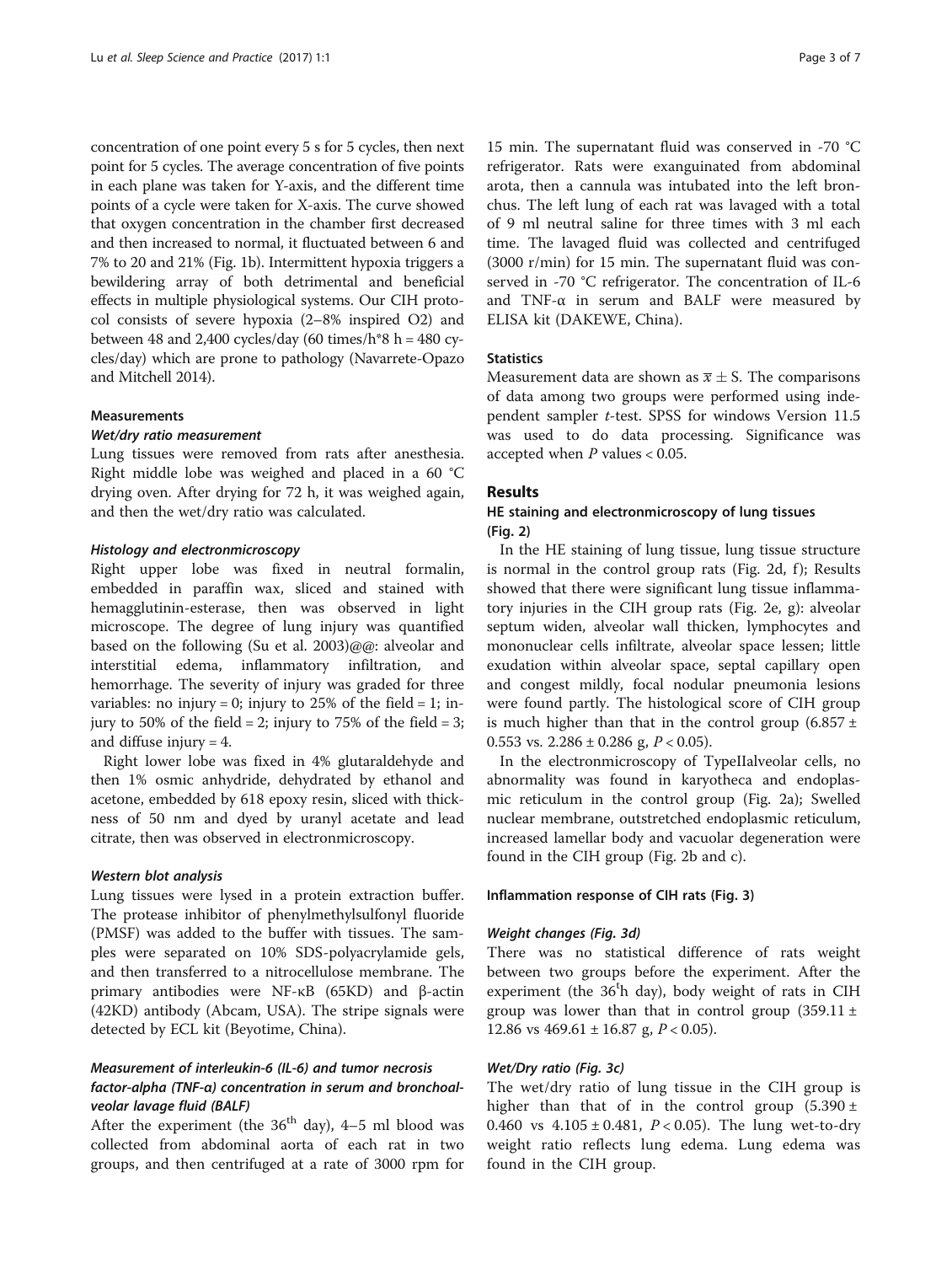<span id="page-3-0"></span>

# NF-κB (Fig. 3a, b)

NF-κB is a protein transcription factor that is required for maximal transcription of many proinflammatory molecules which are important in the generation of inflammation. In western blot analysis lung tissue, the NFκB increased significantly in the CIH group compared with control group  $(0.43 \pm 0.1 \text{ vs } 0.22 \pm 0.05, P < 0.05)$ .

# IL-6 and TNF-α (Fig. 3e)

IL-6 and TNF-α are pro-inflammatory factors secreted by mononuclear macrophage, vascular endothelial cell and T lymphocyte. The concentration of IL-6 and TNFα in serum indicating systemic inflammation in CIH group were higher than that in control group  $(138.63 \pm 1)$ 43.82 vs 41.82 ± 5.24 pg/ml and 126.62 ± 34.81 vs 73.43

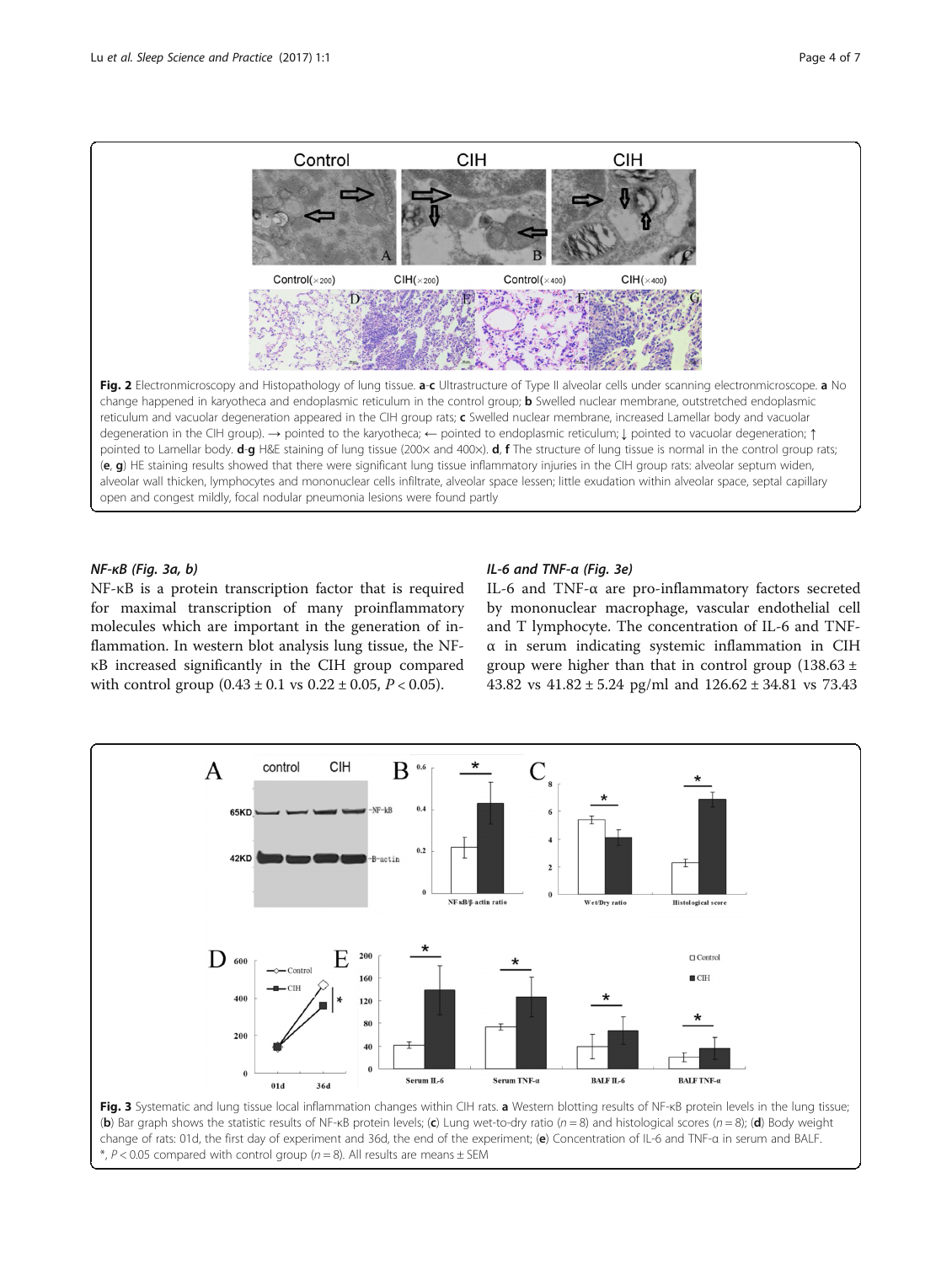$\pm$  5.72 pg/ml, respectively,  $P < 0.05$ ). The concentration of IL-6 and TNF-α in BALF indicating local airway inflammation in CIH group was higher than that in control group  $(67.1 \pm 24.2 \text{ pg/ml vs } 39.8 \pm 21.5 \text{ pg/ml and}$  $36.61 \pm 19.17$  pg/ml vs  $20.31 \pm 8.44$  pg/ml, respectively,  $P < 0.05$ ).

## **Discussion**

Obstructive sleep apnea (OSA) is associated with repetitive nocturnal arterial oxygen desaturation and hypercapnia, large intrathoracic negative pressure swings, and acute increases in pulmonary artery pressure. CIH is the typical and primary pathophsiological feature of OSA. According to the hypoxia patterns, hypoxia model can be divided into hypobaric hypoxia, sustained hypoxia, intermittent continuous hypoxia and chronic intermittent hypoxia, among which CIH is the optimal model imitating the pathophsiological feature of OSA.

The core of pathophysiologic changes of CIH/OSA related multiple organs injury is inflammation response, including lung. Initial clinical study showed that OSAHS patients usually develop both systematic and local inflammation, and the former is characterized by elevation of inflammatory factors in plasma. Serum levels of different inflammatory markers were significantly increased in patients with the combination of sleep apnea, including hs-CRP, IL1-Ra, IL-8, IL-6, TNF-α, Rantes and sICAM. A meta-analysis addressed the profile of the inflammatory markers in OSAHS of multiple small size studies (Nadeem et al. [2013](#page-6-0)): Standardized pooled Mean differences were calculated to be 1.77 for CRP, 2.16 for IL-6, 1.03 for TNF-α, 4.22 for IL-8, 2.93 for ICAM, 1.45 for Selectins and 2.08 for VCAM. Continuous positive airway pressure (CPAP) is the primary treatment for OSAHS. Evidence shows that CPAP therapy reduces inflammation Severity. Another meta-analysis to study the effects of CPAP usage for patients with OSA significantly decreases serum inflammatory markers CRP, IL-6 and TNF-α (Baessler et al. [2013\)](#page-5-0). IL-6 and TNF-α are proinflammatory factors secreted by mononuclear macrophage, vascular endothelial cell and T lymphocyte. In our study, systemic inflammation changes induced by CIH are apparent: IL-6 and TNF- $\alpha$  were significantly higher in CIH rats, which is an indirect index for successful CIH model. Animal models make it possible to study the causative mechanisms and the consequences of nocturnal respiratory events avoiding the confounding factors that occur in humans (such as obesity).

In addition to systemic inflammation, OSAHS patients also develop inflammation in local airway. Local inflammation is due to a structural and functional change of local airway, and congestion and edema of lung tissue resulted from recurrent obstruction and opening during sleep. Recurrent hypoxia/reoxygenation produces excessive

oxygen free radicals, which injures local tissue and results in a high inflammatory factor status. Carpagnano et al. (Carpagnano et al. [2002\)](#page-5-0) measured IL-6 in EBC of OSAHS patients and found a local inflammation in lower respiratory tract. Kensaku Aihara et al. found in OSAHS patients sputum IL-6, IL-8, TNF- $\alpha$ , and VEGF were significantly related to sputum neutrophil number, and sputum IL-8 and TNF-α were related to proximal airway resistance independently of BMI (Aihara et al. [2013](#page-5-0)). However, such study was mainly limited in clinical investigation. In our study, IL-6 and TNF- $\alpha$  in serum and BALF in CIH group was significantly higher than that in control group. Our results demonstrated both local inflammation and systemic inflammation were consistent with most of clinical study.

Transcription factor nuclear factor kB (NF-kB) is a master regulator of inflammatory gene expression and regulates cytokines such as TNF-a and IL-8 that contribute to atherosclerosis by inducing adhesion molecule expression (Hansson, [2005\)](#page-5-0). Results on experiments animals and cell cultures have shown that IH activates a variety of transcription factors including the hypoxiainducible factor-1 (HIF-1), NF-kB, c-fos (immediate early gene) and nuclear factor of activated T-cells (NFAT) (Nanduri et al. [2008\)](#page-6-0), which regulate many genes that promote tissue perfusion and oxygenation (Garvey et al. [2009](#page-5-0)). In the lung tissue western blot results, the concentration of NF-kB in the CIH group increased significantly. The results suggested that chronic intermittent hypoxia activate inflammatory pathways in the lung tissue.

Inflammation in OSAHS can cause pathophysiologic change of several organs, and finally, the structure and function of organs are injured. The result showed the wet/dry ratio of CIH group was higher than that of control group, which hinted that CIH rats develop obvious edema of lung tissue. And pathological examination showed lung HE staining of CIH rats had all developed severe alveolar inflammation and some of them had developed diffuse lobular pneumonia. Our electronmicroscopy results showed that karyotheca and endoplasmic reticulum injuries of Type II alveolar cells were serious in the CIH group. Pulmonary edema as a resenting feature of sleep apnea syndrome has also been found in our animal model. Makarenko et al found that IH decreased transendothelial electrical resistance (TEER) suggesting attenuated endothelial barrier function which were induced by oxidative stress (Makarenko et al. [2014](#page-6-0)). Disruption of barrier function not only affects pulmonary gas exchange but also leads to pulmonary edema. Mild pulmonary edema, alteration of alveolarization process, and impairment of alveolar wall have been observed in the lung of subjects with OSA. CIH could produce a severe impact on pulmonary surfactant performance and may lead to collapse of the alveoli. Liang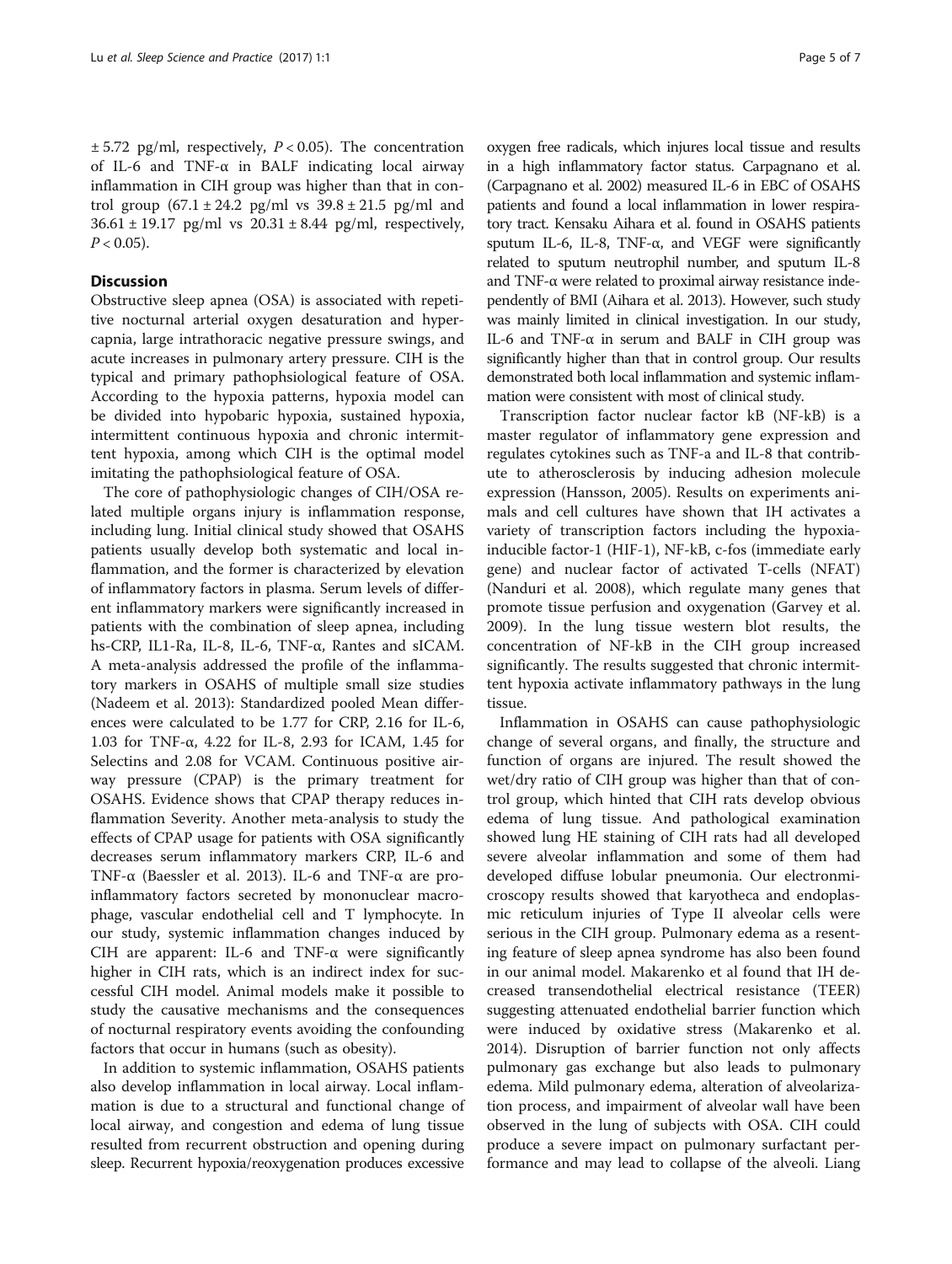<span id="page-5-0"></span>Shao et al found that serum surfactant protein B (one of pulmonary surfactants) might be a potential biomarker to diagnose OSA (Shao et al. [2016](#page-6-0)).

Recent researches have found that chronic and intermittent hypoxia both can result in pulmonary hypertension through inducing pulmonary artery reconstruction. In our previous CIH rat experiments (Wu et al. [2011](#page-6-0)), echocardiogram results showed that compared to control group, the value of pulmonary arterial flow in CIH group increased significantly which could be due to vasoconstriction induced by repeated cycles of hypoxia/ reoxygenation. Intermittent chronic hypoxia was used to mimic a severe hypoxic pulmonary hypertension (HPH) condition. Haifeng Jin et al found that chronic intermittent hypoxia-induced inflammation and excessive proliferation of pulmonary artery smooth muscle cells play important roles in the pathological process of hypoxic pulmonary hypertension (Jin et al. [2014](#page-6-0)). Chronic intermittent hypoxia elicits milder effects on pulmonary artery medial layer muscularization and subsequent right ventricular hypertrophy than chronic hypoxia (Ramirez et al. [2012](#page-6-0)). Clinical studies show that pulmonary hypertension associated with OSA appears to be mild and may be due to a combination of precapillary and postcapillary factors including pulmonary arteriolar remodeling and hyperreactivity to hypoxia and left ventricular diastolic dysfunction and left atrial enlargement (Sajkov and Mcevoy [2009](#page-6-0)). Inflammation participates in the initiation and progression of HPH by actively contributing to chronic vasoconstriction and remodeling of the pulmonary vessel wall. Hisashi Nagai et al (Nagai et al. [2015](#page-6-0)) demonstrated that pro-inflammatory pulmonary macrophages attenuate hypoxic pulmonary vasoconstriction via the activation of β3AR/iNOS signaling in IH rats. It was a regret that we did not investigate the pressure change of pulmonary vessels.

In the clinical practice, OSA is more commonly seen in patients with obstructive lung diseases (OLD) such as asthma and COPD, perhaps as a result of shared risk factors and OSA is associated with worse clinical outcomes in patients with OLD, and continuous positive airway pressure therapy has potential beneficial effects on these vicious pathophysiological interaction. In OSA patients, local airway or systemic inflammatory state could exacerbate COPD or asthma which should be paid more attention by clinical physicians. Our animal results totally support the existing of systemic and local inflammation within lung of CIH.

# Conclusions

In our CIH rats model, histopathology and electronmicroscopy results of lung tissue confirmed the damage effects. The changes of transcription factor NF-kB and pro-inflammatory factors IL-6 and TNF-α both indicated

the existing systemic and local inflammation which may induce the lung injuries. Further explorations of CIH related inflammation damage occurrence mechanism are needed. Our rat CIH model can be effectively used to imitate the pathophysiologic changes of CIH/OSA.

#### Acknowledgements

Thanks for ZiLong Liu PhD who provided professional and detailed writing services for this manuscript.

# Funding

This work is supported by a research grant from Shanghai Committee of Science and Technology (No. 13430720500), Shanghai Leading Academic Discipline Project (No. B115) and National Natural Science Foundation of China (No. 81570081), and Shanghai family planning and health committee (No. 2016HP020).

#### Availability of data and materials

All data generated or analysed during this study are included in this published article [and its supplementary information files].

#### Authors' contributions

SL and ZJ designed the study; HL, CF and WX all contributed to the completion of animal experiments; WX and ZJ assumed responsibility for the integrity of the data in the study; HL and WX analysed the data and HL wrote the paper; SL contributed to critical review and final approval of the manuscript. All of the authors read and approved the final manuscript.

# Competing interests

The authors declare that they have no competing interests.

#### Consent for publication

All authors gave their consents for the publication.

#### Ethics approval and consent to participate

The experimental protocol was approved by the local Animal Care and Use Committee of FudanUniversity and performed accordingly in agreement with the Helsinki Declaration of 1975, as revised in 1983.

### Received: 1 August 2016 Accepted: 22 December 2016 Published online: 06 February 2017

#### References

- Aihara K, Oga T, Chihara Y, Harada Y, Tanizawa K, Handa T, Hitomi T, Uno K, Mishima M, Chin K. Analysis of systemic and airway inflammation in obstructive sleep apnea[J]. Sleep and Breathing. 2013;17(2):597–604.
- Baessler A, Nadeem R, Harvey M, Madbouly E, Younus A, Sajid H, Naseem J, Asif A, Bawaadam H. Treatment for sleep apnea by continuous positive airway pressure improves levels of inflammatory markers - a meta-analysis[J]. J Inflamm (Lond). 2013;10:13.
- Carpagnano GE, Kharitonov SA, Resta O, Foschino-Barbaro MP, Gramiccioni E, Barnes PJ. Increased 8-isoprostane and interleukin-6 in breath condensate of obstructive sleep apnea patients[J]. Chest. 2002;122(4):1162–7.
- Fagan KA. Selected contribution: pulmonary hypertension in mice following intermittent hypoxia[J]. J Appl Physiol (1985). 2001;90(6):2502–7.
- Fu C, Jiang L, Zhu F, Liu Z, Li W, Jiang H, Ye H, Kushida CA, Li S. Chronic intermittent hypoxia leads to insulin resistance and impaired glucose tolerance through dysregulation of adipokines in non-obese rats[J]. Sleep and Breathing. 2015;19(4):1467–73.
- Garvey JF, Taylor CT, Mcnicholas WT. Cardiovascular disease in obstructive sleep apnoea syndrome: the role of intermittent hypoxia and inflammation[J]. Eur Respir J. 2009;33(5):1195–205.
- Hansson GK. Mechanisms of disease-Inflammation, atherosclerosis, and coronary artery disease[J]. N Engl J Med. 2005;352(16):1685–95.
- Ioachimescu OC, Teodorescu M. Integrating the overlap of obstructive lung disease and obstructive sleep apnoea: OLDOSA syndrome[J]. Respirology. 2013;18(3):421–31.
- Ismail K, Roberts K, Manning P, Manley C, Hill NS. OSA and pulmonary hypertension: time for a new look[J]. Chest. 2015;147(3):847–61.